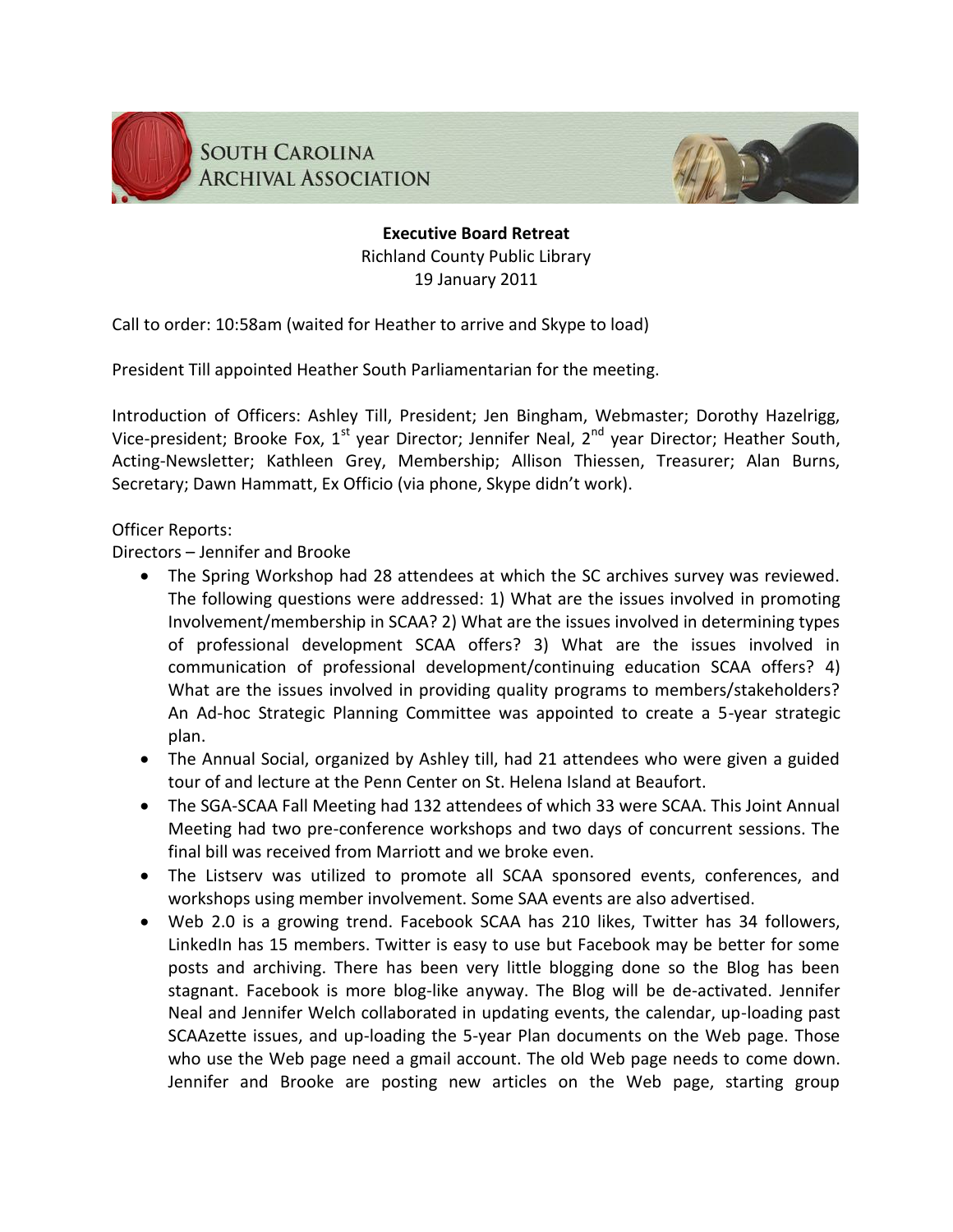discussions on LinkedIn, posting daily tweets on Twitter, and posting daily updates on Facebook. All Board members are encouraged to do the same.

- Jennifer and Brooke met for a Directors Meeting on 29 December 2010 to discuss programming for 2011. They reviewed possible SAA workshops to host in SC, discussed ideas for the Fall Annual Meeting, addressed annual social issues, and discussed programming for 2012.
- The SNCA-SCAA Joint Annual Meeting, to be held 31 March-1 April 2011 at Morehead City, will have the theme of Collaboration! Utilizing Relationships with Colleagues, Researchers, and Community. The Programming Committee held three meetings in August, October, and December 2010. The Budget Committee will meet on 21 January 2011. A Pre-Conference Workshop will include an Oral History workshop with instructors from the Lowcountry Oral History Alliance and an archivist boot camp. There will be a tour of Fort Macon and a reception at the North Carolina Maritime Center. Sessions will include: 1) State Digital Initiatives (60 minutes) 2), Women's Veterans (90 minutes), 3) African-American Experience (90 minutes), 4) Digital Initiatives (90 minutes), 5) Beyond Traditional Uses (60 minutes), 6) Maritime (90 minutes), 7) Records Management (90 minutes), 8) Exhibits (90 minutes). There will also be a poster session. A call for posters will be sent out in February. Jennifer and Brooke have started promoting this event. Registration begins in February.
- The Annual Social is planned for Summer 2011 and will be coordinated by Dorothy. Tentative plans are to hold the Social at the new Fritz Hollings Special Collections at USC with lunch, either catered or walkable.
- A Certified Archivist Examination will be scheduled for August 2011 in conjunction with an SAA workshop. This will be a yearly event.
- The Fall Annual Meeting is scheduled for October 2011 with tentative themes of: 1) State-wide collections from Civil War, 2) The Greatest Stories Ever Told – highlight Civil War-related collections that do not focus on the Confederacy; i.e. African-American repositories, 3) SC Archives: The Next Generation – focus on student archival programs at USC and new archivists, provide useful sessions on resume-building, archival projects, mentoring, internships, job/internship fair.

Membership – Katie

 2009 membership is evident, but 2010 is less so and mostly derived from the Directory. There were lots of dues payers but that is not indicative of membership per se. Renewal requests seem to be problematic. The out-of-state Annual Meeting caused some members not to renew. Allison has the names of those who paid dues that she will send to Katy. As of now renewals are hovering around 90. Ashley will send Katie the Annual Meeting Directory. Katie will coordinate with directors promoting requests. Membership will play a big role in advocacy, and solving membership issues now will solidify the future. With institutional membership coming to fore we will need to solicit institutional participation. It is easy to use PayPal for membership dues. Yet there were only two student members in 2010. Some changes to the USC teaching staff caused some losses but these same changes will promote increases in the future. We should consider having a student representative on the Board. Ashley Stevens might be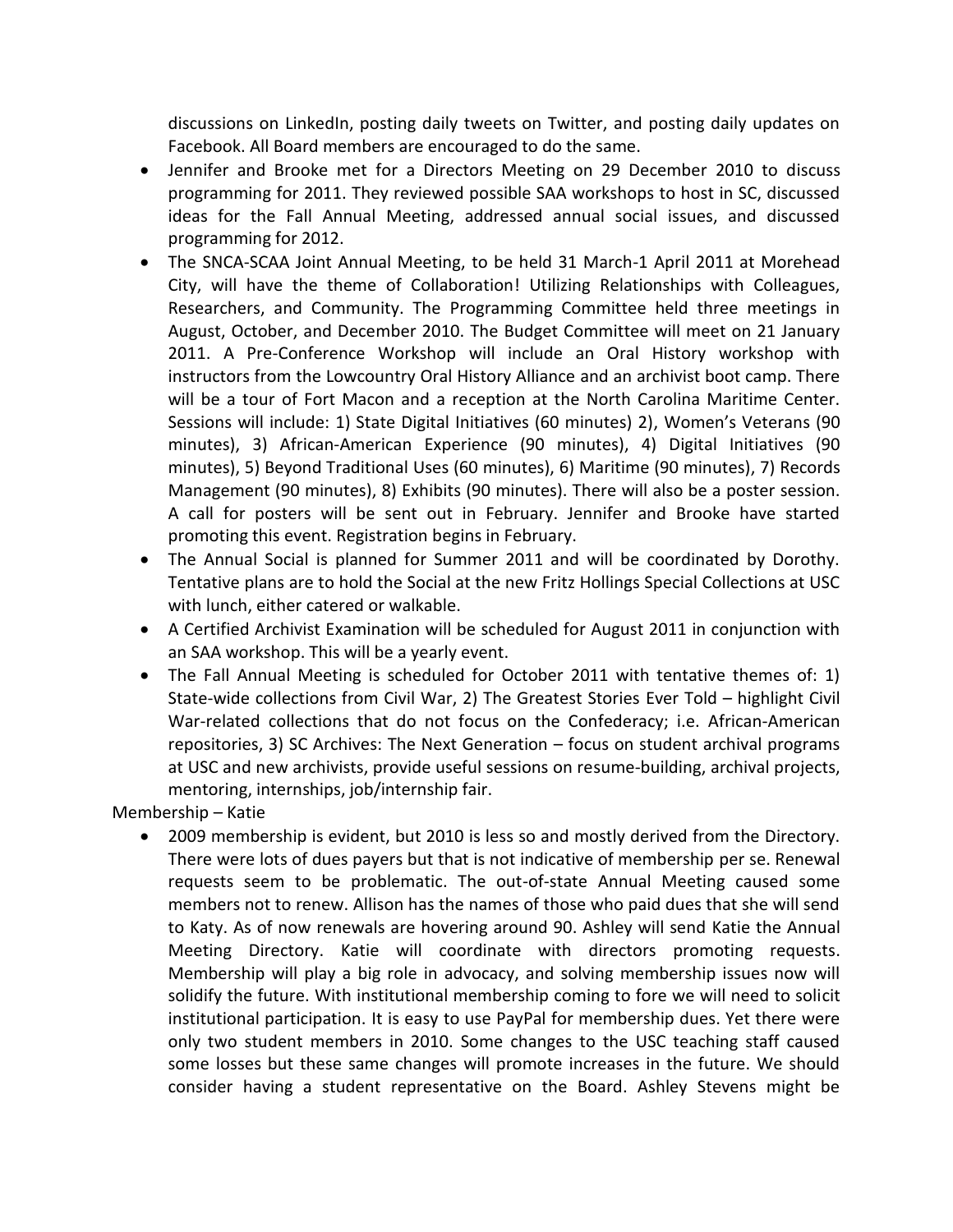interested so Ashley will ask her about that. At the last meeting Brent made a comment about membership sense and longevity – how long members have been with SCAA and why. If we are unable to determine this from the records then we must ask the members directly. How far back do the membership archives go? The Teasurer records go back six years. SAA has a mentoring program. Could SCAA do the same? Also, SAA wants to know who our advocacy person is. That will be difficult due to the fact that no one person stands out. The SCAA Directory does not reflect who has paid their dues but maybe it should. So because 2010 is mostly a wash we might want to stand fresh in 2012. Make 2010 free and would be a great way to promote us. It would be good for membership and good for SCAA.

## Newsletter – Heather

 Laura is the current Newsletter person but she has been absent and delinquent in her duties. Ashley gave her some things to do with deadlines for doing them. Laura did not comply. Therefore Ashley is appointing Heather and dismissing Laura. Ashley will inform Laura of this action. Heather is agreeable and has already completed one newsletter. In Laura's favor, she may have been over-whelmed with her duties. Heather will produce four newsletters per year with an article highlighting an archivist. She will also promote annual meeting sessions and future meetings. She will include a Student Corner and List of Officers sections as well. The March issue will be a membership drive. With Laura's removal we must all remember that we are serving in volunteer positions, and should we become over-whelmed or disillusioned we should seek and receive the support and help of other Board members.

Treasurer – Allison

 Due to the fact that we are holding joint meetings our numbers are different and difficult to measure. The SGA information is slowly coming in with total numbers coming in even slower and no percentages yet. We could go back to the 2009 Fall Meeting expenses, which were \$1300, and go from there. We will also increase the General category amount from \$100 to \$125. The cost for the awards, which were great, were reasonable. Web design cost a bit more than anticipated. The Hart Scholarship stays the same. The amount for the Membership category increased by \$850, and we made \$234 from the Social. Email mailings will be preferred over the more expensive snail-mail.

Vice-President – Dorothy

 No formal report but did talk about the Spring Social. Will hold the social at the new Fritz Hollings Special Collections at the Cooper Library at USC. This will be easier for Dorothy to organize. There will be a lunch component with morning and afternoon events covering educational and social activities. Tentatively planning for a weekday in June. Lunch will most likely be walkable on campus.

Website – Jen

 Jen mentioned that Jennifer was waiting to be reimbursed for some expenditures before she did some things with the website. PayPal is problematic and needs some adjustment. The officer information needs to be updated. The Listserv is handled by the web host. It might be easier the handle several web-related functions via Hootsuite. This could be manipulated depending on the audience. There is definite interest. There is a need for one general email for the events calendar, which is [scarchivist@gmail.com.](mailto:scarchivist@gmail.com) Jen will create that account and distribute information to the board. We need to keep the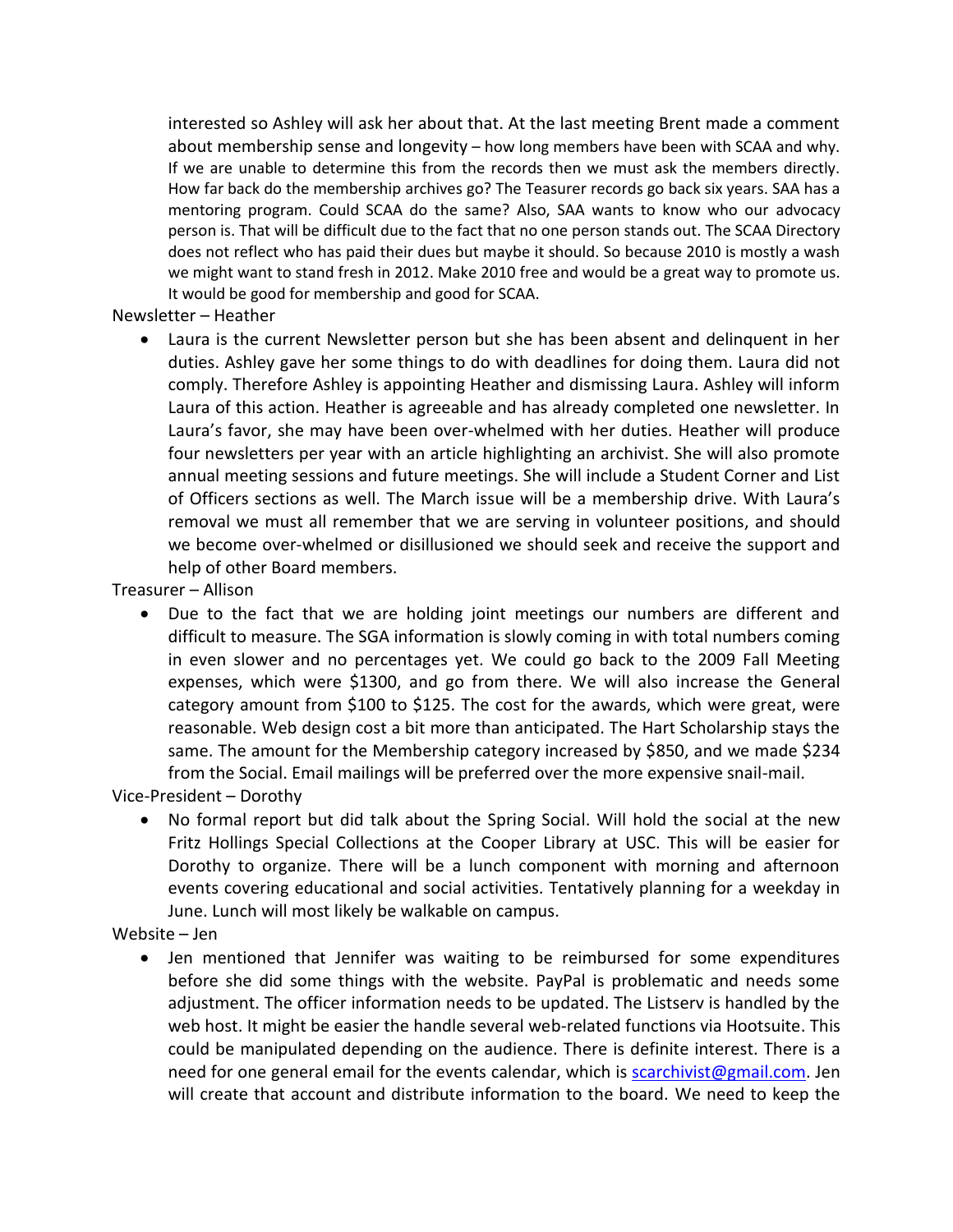calendar current so whoever has the information could do the update. There is the ability to login to the SCAA website as a member of the Board, such as SC President, SC Vice-President, SC Director, etc, using the schistory password. There are public versus private information issues. A Wufu account links to the membership information; Jen will look into this. We need to give members the choice of opting out of the listserv.

Old Business:

By-Laws Committee – Ashley, Elizabeth, Dennis, and Brian

 The Committee communicates via Skype and email to discuss whatever they deem necessary to revise the By-laws. They have generated an action form to follow so as to complete their work within six weeks.

Hart Endowment/Scholarship – Elizabeth West

 Elizabeth will continue to serve as the Committee Chair with the same members. Their task is to determine the rules and/or policies concerning Board member's applications for scholarships.

Web 2.0 – Jennifer

 We have a great web presence with Facebook, LinkedIn, SCAA Website, and Twitter. Need to see if Facebook and Twitter can be linked so that posts that go to one will go to the other. There are Administrative issues. Our Facebook group was setup by Susan on her personal page. She could easily give us administrative privileges for the group. Our Facebook page has huge interest and usage. There are frequent posts that generate online activity and involvement. This allows SCAA the means to reach out to members and involve them directly. A session at Fall and/or Joint Meetings could focus on Web 2.0 education and use. All members of the Board have Admin access to the SCAA website via the schistory password but actual activity should reside with the Webmaster.

Adjourned for lunch: 12:46pm

Re-convened: 2:13pm

New Business:

Ad-Hoc Committees –

 We need a list of the Ad-hoc Committees so as to make appointments of members to them. The List of Committees from the Strategic Plan are: Communications, Finance, Continuing Education, and Outreach and Advocacy. It was suggested that Mentoring and Programming Committees should be added to the list. It was also suggested that Mentoring could be part of the Outreach and Advocacy Committee. All these committees will be added to the membership form so members can sign up to serve on them. Jen will post this information on the Website and members can sign up from there as well.

Budget –

• If we are bringing SAA workshops to SC then we will need to add those expenses to the budget. SAA requires specific information about location, audio-visual,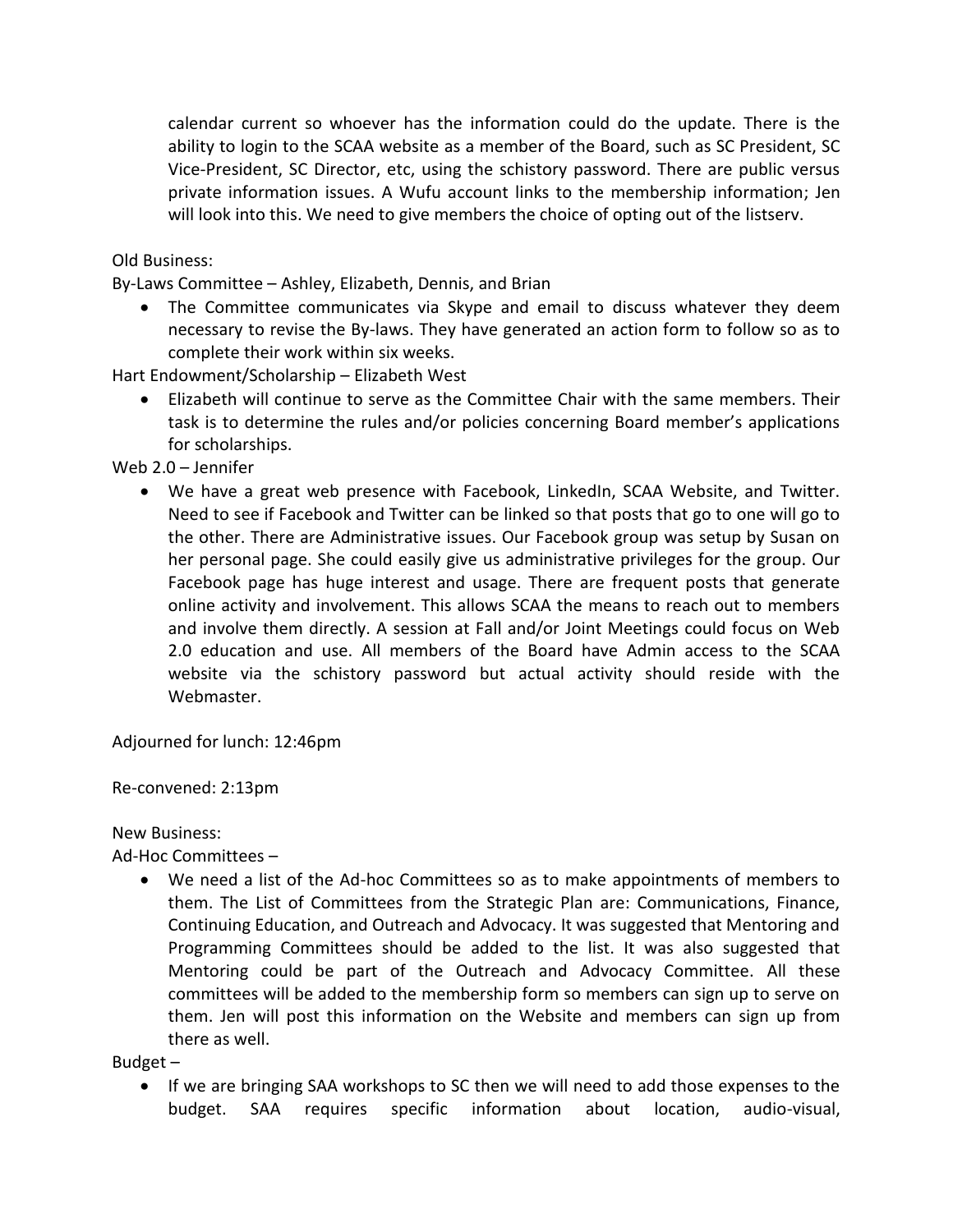food/refreshments, and etc for each workshop sponsored. SAA also wants to know if a workshop will be co-sponsored or not and whether or not the co-sponsor is in-state. How much should be added to the budget? We should start with a small amount and plan for more next year. We could just charge for lunch/refreshments to keep costs down, say \$10-15. So we will add \$100-150 to the budget, which will cover 20-30 people.

Fall Annual Meeting –

 A discussion of ideas ensued. Focus on students new to archives? And if so, would this approach alienate some not-so-new archivists? We could offer certificate programs. Maybe something for everybody consecutively with a discussion to close the meeting. This would be a good time for a Web 2.0 session. Also a session on building resumes. There is a real need to encourage students to attend. Also could explore internships at institutions and see what institutions are seeking interns.

Newsletter –

- Heather's timeline for the newsletter issues is:
	- $\circ$  March issue March 1<sup>st</sup> with a February 18<sup>th</sup> deadline for submissions
	- $\circ$  June issue June 1<sup>st</sup> with a May 18<sup>th</sup> deadline for submissions
	- $\circ$  September issue September 1<sup>st</sup> with a August 18<sup>th</sup> deadline for submissions
	- $\circ$  December issue December 1<sup>st</sup> with a November 18<sup>th</sup> deadline for submissions

The December issue would include a wrap up of the Fall Meeting. Heather would like to have/know the distribution list for the newsletter.

Review Roles and Duties –

o Need to add this provision to the By-Laws Committee's agenda. Also need to add Webmaster's role. Need to encourage open and continuous communication. The individual Board member roles will be communicated to the Committee by the Board member. What about a liaison role? And what about when the President or Vice-President leaves office mid-term?

Review Roberts Rules of Order –

 $\circ$  On Page 9 of the By-Laws it states that the president appoints a Parliamentarian for each Board meeting. Ashley will do so each meeting, so become familiar with Roberts Rules of Order because anyone on the Board could be appointed Parliamentarian.

SAA Advocacy –

o Erin of the SAA Steering Committee wants to add SCAA to their list of organizations. She also asked about their Advocacy Allstars list if we had anyone in mind. The Board might want to appoint an Advocacy Representative to the Board. PAHR did not get approved so everything for its support could be submitted to the appropriate office again. SC does not have a single person who does this or could do this. Maybe the President and Vice-President could be SCAA Advocates? The whole Board could be for that matter. And write this into the By-laws. The Website emails should go to the Board. SAA actually reached out to SCAA.

SAA Workshops in SC –

 $\circ$  SAA offers two-day, one-day, and half-day workshops but we should start with one-day or half-day with beginner and/or intermediate topics. EAD, which is a popular workshop, is a two-day advanced topic. We could consider such topics as Basic Electronic records, Financial management Basics, Raising Private Money, Websites, etc. Jennifer will send a